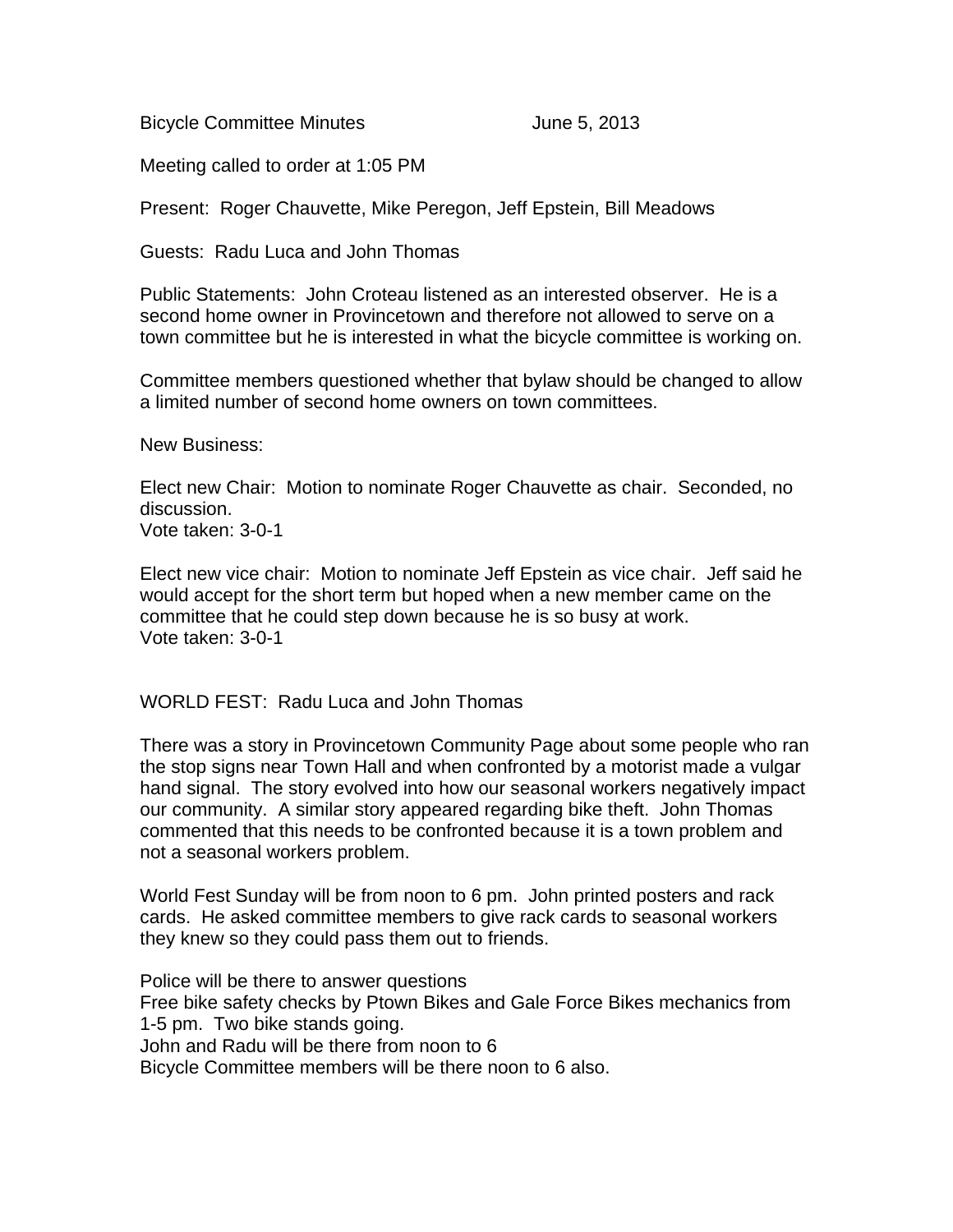John Thomas talked about how the new and improved Commercial Street may be an "attractive nuisance" by allowing bikers to go even faster.

The Bicycle Committee should invite the police to attend soon so they can find out what enforcement will be happening this summer regarding bicycles.

## BIKE RACK INSTALLATIONS

Racks still not installed. DPW just hasn't had time.

## NEW COMMITTEE MEMBERS

Everyone asked to think of friends or community members who might be interested.

Seasonal residents are not eligible.

Maybe Doug Johnstone can advertise in the Banner for empty positions.

#### BUDGET:

Bill will go through anticipated invoices to see how much money is left in this years budget.

Maybe we can buy a new banner(s) to replace the lost one over Commercial Street.

POSSIBLE 2013 PROJECTS

Old Colony Path: Research more to see if it is a viable bike path.

Shank Painter Road to Herring Cove on Rt 6. See if it makes sense to consolidate two traffic lanes onto one road and make the other a bike path. More research

Shank Painter Road: Restripe road to make 10 ft traffic lanes and create bike lanes where possible in both directions. Don't anticipate much resistance here.

Bradford Street Bike Lanes: Try to get the areas that do not require removing much parking, maybe the hill climbing lane from Winthrop to Carver Sts. Also create bike lanes where no parking is removed and share the road where there is parking. Probably still high resistance to removing any parking places.